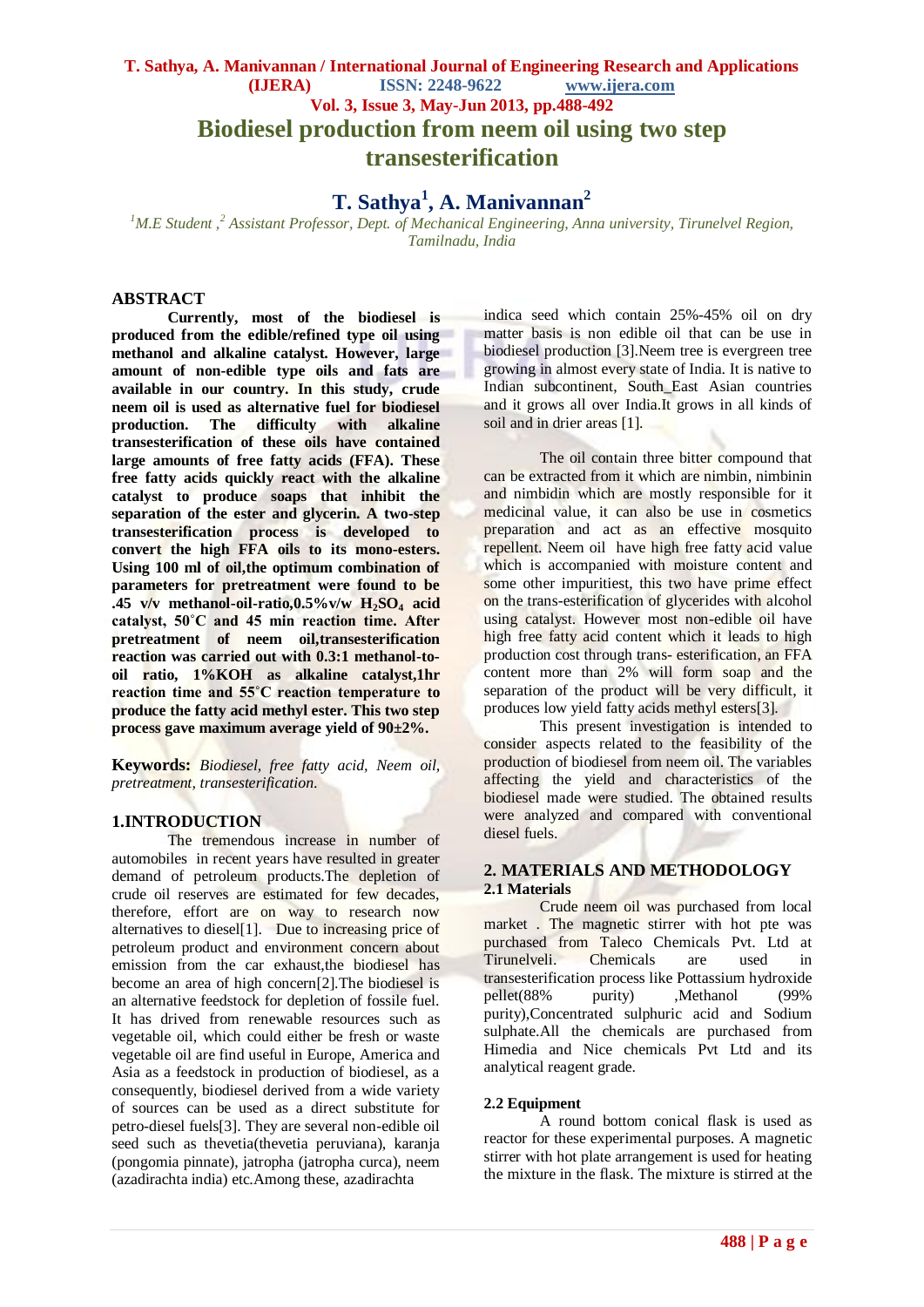# **T. Sathya, A. Manivannan / International Journal of Engineering Research and Applications (IJERA) ISSN: 2248-9622 www.ijera.com Vol. 3, Issue 3, May-Jun 2013, pp.488-492**

same speed for all test runs. The temperature range of 40–60˚C is maintained during this experiment and its monitored by thermometer.The separating funnel is used to separate the methanol-water mixture after acid pretreatment and the glycerol after transesterfication.Four set of trail runs are carried out for each combination of parameter.

### **2.3 Methodology**

The aim of this study is to improve the process for producing biodiesel from crude neem oil.There are three process such as oil filtration, acid esterification and alkaline transesterification

### **2.3.1 Oil filtration**

Neem oil have higher moiture content and some other impurities.So, in order to remove the moisture and impurities from the neem oil it should be refined.The purification can be done by boiling oil with about 20% of water.The boiling should

### **2.2.3 Alkaline transesterification**

After acid pretreatment the esterified oil is taken in flask and heated upto 60˚C.1% of KOH is dissolved in 30% (6:1 M) methanol.The dissolved solution is poured into flask.The mixture is heated and stirred for 1hr.On completion of reaction ,the mixture is poured into separating funnel over 12 hr.The glycerol and impurities are settled in lower layer and its discarded. The impure biodiesel remain in upper layer.It contains some trace of catalyst ,glycerol and methanol.The washing process can be done by the 3/4 th of hot distilled<br>water added with methyl ester and gently methyl ester and gently stirred.The upper layer is pure biodiesel and lower layer is drawn off.

# **3. RESULTS AND DISCUSSION 3.1. Acid esterification**

### **3.1.1 Effect of methanol-to-oil ratio**

Two important parameter significantly affected the acid value. These are sulphuric acid concentration and methanol quantities. Molar ratio is defined as the ratio of number of moles of alcohol to number of moles of vegetable oil. Theoritically , transesterification reaction requires 3 moles of alcohol for each mole of oil.However, in practically molar ratio should be higher than stoichiometric ratio. By varying methanol propotion such as 0.35:1, 0.40:1,45, 0.50:1,0.55:1 methanol-to-oil ratio, among these 0.45:1 gave higher yied. The last two  $0.50:1$ ,  $0.55:1$  have only slight variation. In economic view 0.45:1 M is selected for reaction condition. The effect of methanol variation is shown in fig.1. From the figure conversion efficiency is slightly increase upto 0.45:1 methanol-to-oil ratior.After that conversion efficiency is decreased with increase in methanol-to oil ratio because it leads to increasing the acid value. It has been determined that in

continue until no bubbles of water vapor anymore. After one hours the oil then becomes clear. This refined neem oil is taken as raw material for transesterification process.

### **2.3.2 Acid esterification**

100 ml of refined neem oil is poured into the flask and heated upto  $60^{\circ}$ C. The 45% v/v methanol is added with the preheated neem oil and stirred for a few minutes. 0.5% of sulphuric acid is added with the mixture. Heating and stirring should continue about 45min at atmospheric pressure. After completion of this reaction, the mixture is poured into a separating funnel for separating the excess alcohol,impurities and sulphuric acid. The excess alcohol, sulphuric acid and impurities moves to the top layer and its discarded. The lower layer is separated for further processing of transesterified into methyl ester. This process reduces the acid value of refined neem oil to less than 1% of FFA.

viscosity reduction increases with increase in methanol-to-oil ratio



Fig.1. Effect of methanol on conversion efficiency



Fig.2 Effect of acid catalyst amount on conversion efficiency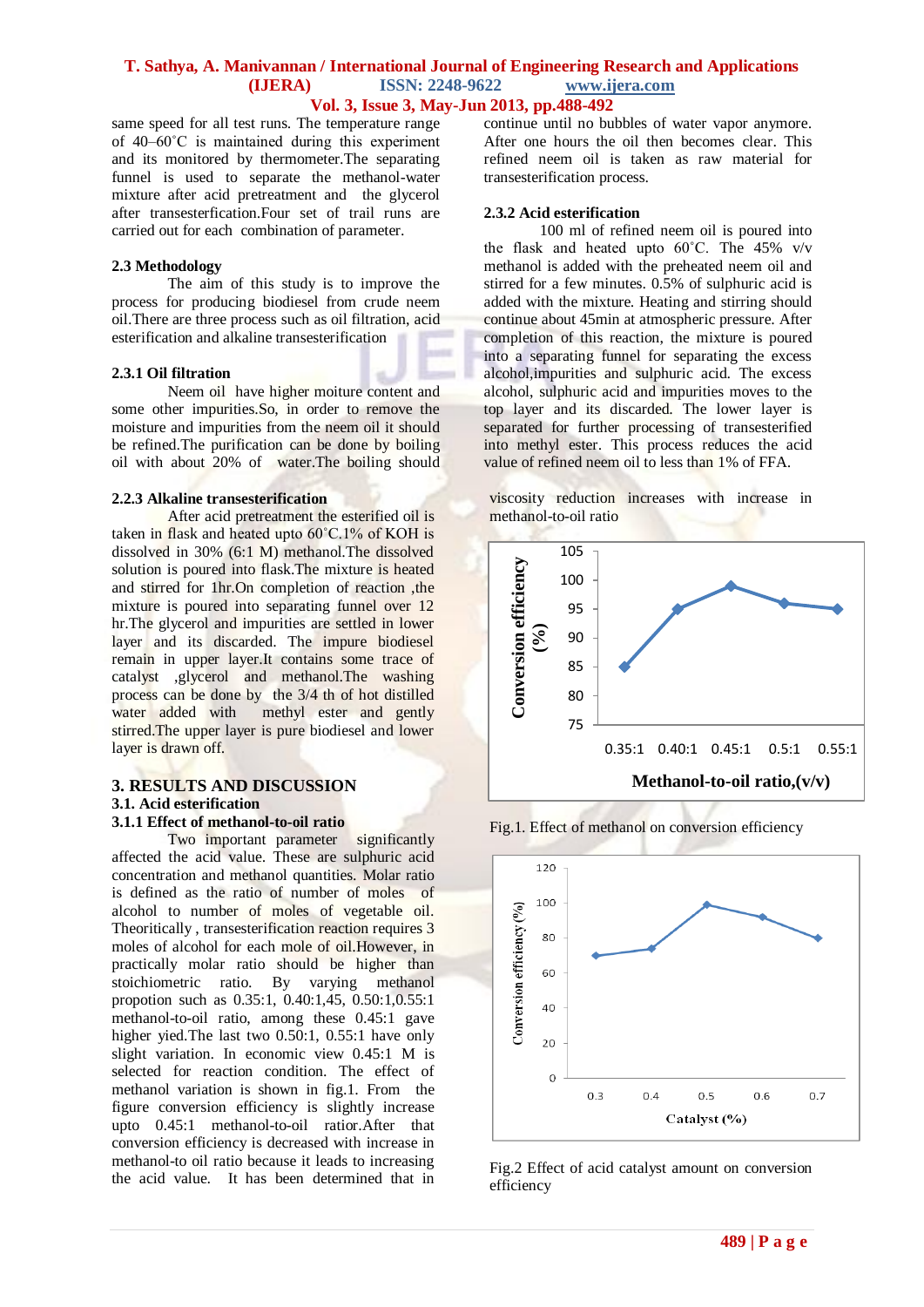# **T. Sathya, A. Manivannan / International Journal of Engineering Research and Applications (IJERA) ISSN: 2248-9622 www.ijera.com**

**Vol. 3, Issue 3, May-Jun 2013, pp.488-492**

# **3.1.2 Effect of acid catalyst amount**

Amount of acid catalyst variation is affect the conversion efficiency.By varying sulphuric acid propotion such as .25,.5,.75 and 1% v/v. Maximum conversion efficiency is achieved in 0 .5 % v/v  $H<sub>2</sub>SO<sub>4</sub>$ . Effect of acid catalyst variation is shown in fig. 2. From the figure more than  $0.5\%$  v/v  $H_2SO_4$ , the product color is become black. Lower amount of sulphuric acid addition affects the final product yield.

#### **3.1.3 Effect of reaction temperature**

The conversion efficiency is very low at room temperature even after 2 hr reaction .If increase in temperature the conversion takes place at higher rate. The optimum temperature is achieved at 50°C. At high reaction temperature, the methanol is lost because melting point of methanol is 65˚C.Above 50˚C product color become black.

### **3.2. Alkaline transesterification 3.2.1 Effect of methanol-to-oil ratio**

Molar ratio is very important factor for transesterificatin reaction. Theoritically, transesterification reaction requires 3 moles of alcohol for each mole of oil.However, in practically molar ratio should be higher than stoichiometric ratio.The higher molar ratio is required for complete the reaction at higher rate. In lower molar ratio,it takes longer duration for complete the reaction.The effect of methano-to-oil ratio on conversion efficiency is shown in fig. 3. It has been seen that yield is slightly increase upto 0.3:1 methanol-to-oil ratio. The maximum methyl ester yield is achieved at 0.30:1M. With further increase in methanol-to oil ratio the conversion efficiency is decreases.

### **3.2.2 Effect of alkaline catalyst**

The amount of catalyst variation is affect the conversion efficiency. The catalyst propotion is varied from 0.5- 2% KOH . The effect of catalyst variation on conversion efficiency is shown in fig.4 . From the figure yield is slightly increased upto 1% KOH and after that yield is decreased due to reverse reaction is take place (emulsion formation).The maximum yield is achieved of 88% at 1% KOH.



Fig.3. Effect of methanol on conversion efficiency



Fig.4. Effect of alkaline catalyst amount on conversion efficiency

### **4.3. Effect of reaction temperature**

The reaction temperature has important role in alkaline-catalyst transesterification .At room temperature no significant yield is notified for even 2hr reaction. The yield is increased with increase in reaction temperature. The effect of temperature variation on conversion efficiency is shown in fig.5. By varying temperature in four different level such as 45,50,55 and 60˚C among these 55˚C gave maximum methyl ester yield. If greater than 60˚C,chance for loss the methanol. The maximum ester efficiency is achieved at 55˚C.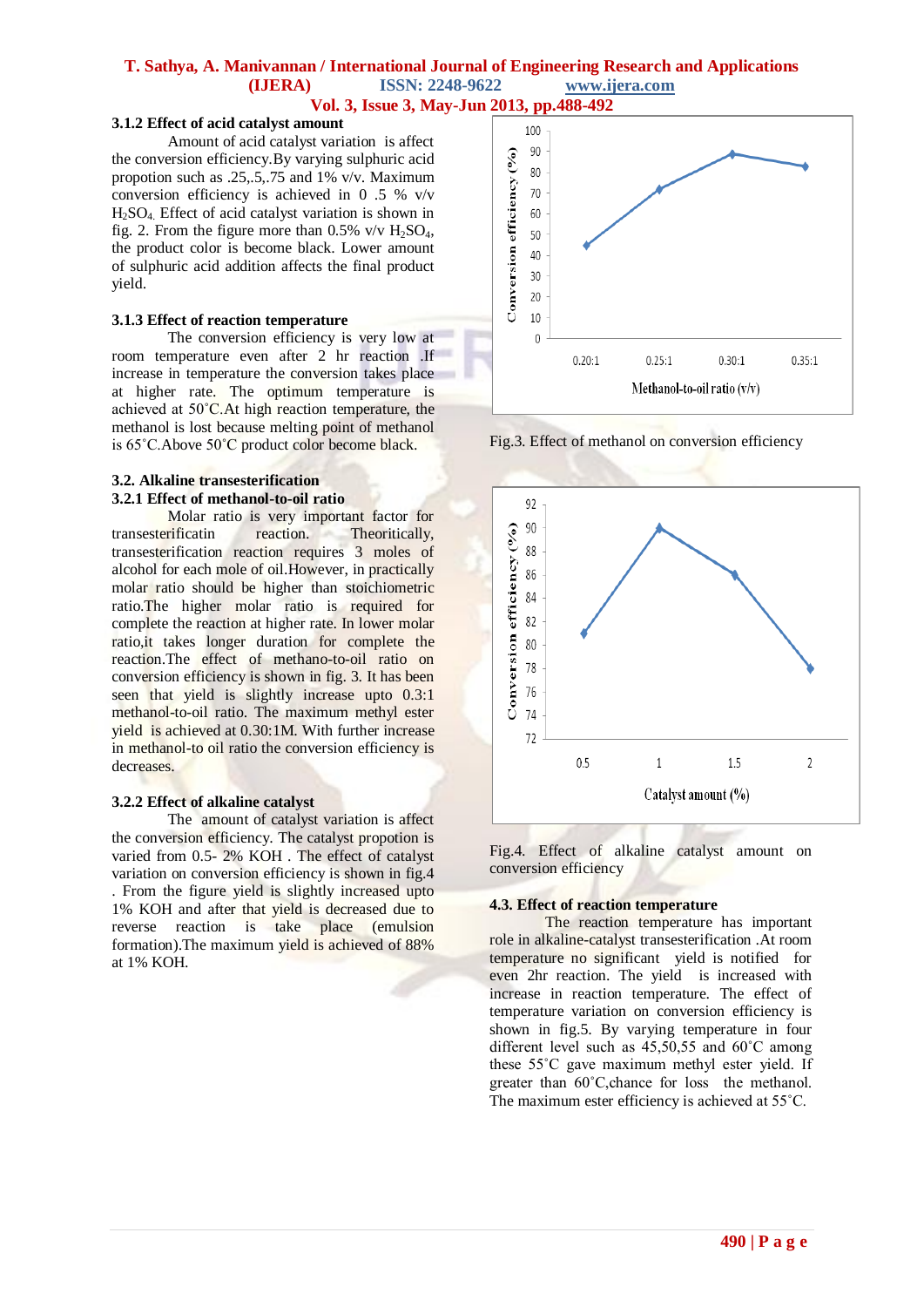# **T. Sathya, A. Manivannan / International Journal of Engineering Research and Applications (IJERA) ISSN: 2248-9622 www.ijera.com Vol. 3, Issue 3, May-Jun 2013, pp.488-492**



Fig.5. Effect of reaction temperature on conversion efficiency

### **4.4 Effect of reaction time**

The conversion rate is increased with increase in reaction time. In this experiment, reaction time varying from 0.5-2 hr. The effect of reaction time variation on the conversion efficiency is shown fig. 6. From the figure yield was slightly increased upto 1hr reaction and after that yield is decreased. The maximum efficiency is achieved of 90% for 1 hr reaction. From these experiment the optimum yield is obtained at 1 hr reaction.



Fig.6. Effect of reaction time on conversion efficiency

### **5. Conclusion**

The high FFA (6%) content neem oil has been investigated for the biodiesel production .It has been found that the feedstock with high FFA its couldnot be transesterified with alkaline catalyst because the alkaline catalyst react with FFA to form soap.So in this study,two step process was developed to convert FFA to its methyl ester. The first step is acid treatment it reduces the FFA content of oil to less than 1% using acid catalyzed  $(0.5 % V/V H<sub>2</sub>SO<sub>4</sub>)$  reaction with methanol  $(0.45 % V/V H<sub>2</sub>SO<sub>4</sub>)$ v/v) at 50˚C temperature and 45 min reaction time. After acid treatment alkaline transesterfication reaction was carried out at 1% KOH ,30% methanol,55˚C and 60 min.The maximum yield is 90±2%.The effect of molar ratio, catalyst,reaction temperature and reaction time are analyzed in each step process. Excess addition of sulphuric acid darkens the product it leads to more production cost.

### **REFRENCES**

- [1 ] K. Anbumani and Ajit Pal Singh (2010) "Performance of mustard and neem oil blends with diesel fuel in c.i. engine", *ARPN Journal of Engineering and Applied Sciences, VOL. 5(4), 1819-6608*
- [2] S.S. Ragit et.al.,(2011) Optimization of neem methyl ester from transesterification process and fuel characterization as a diesel substitute", *b i o m a s s and b i o energy,vol. 3 5, 1 1 3 8-1 1 4 4.*
- [3] Anya Uzo Anya, Nwobia Noelle Chioma, and Ofoegbu Obinna (2012) "Optimized reduction of free fatty acid content on neem seed oil, for biodiesel production" *Journal of Basic and Applied Chemistry, vol.2(4), 21-28.*
- [4] Anindita Karmakar, Prasanta Kumar Biswas, Souti Mukherjee (2012) ,"Environment-Congenial Biodiesel Production from non-edible neem oil"*,Environmental engineering research, S27-S32.*
- [5] K.V.Radha, G.Manikandan (2011) "Novel Production Of Biofuels From Neem Oil", *Bioenergytechnology, 8-11.*
- [6] H. Muthu et.al (2010), "Synthesis of biodiesel from neem oil using sulfated zirconia via tranesterification", *Brazilian Journal of Chemical Engineering , Vol. 27, No. 04, 601 - 608,*
- [7] Khandelwal Shikha and Chauhan. Y. Rita (2012), " Biodiesel production from non edible-oils : A Review", *Journal of Chemical and Pharmaceutical Research, vol. 4 (9),4219-4230.*
- [8] Emad A. Shalaby1\* and Nour Sh. El-Gendy (2012), "Two steps alkaline transesterification of waste cooking oil and quality assessment of produced biodiesel", *International Journal of Chemical and Biochemical Sciences, 30- 35.*